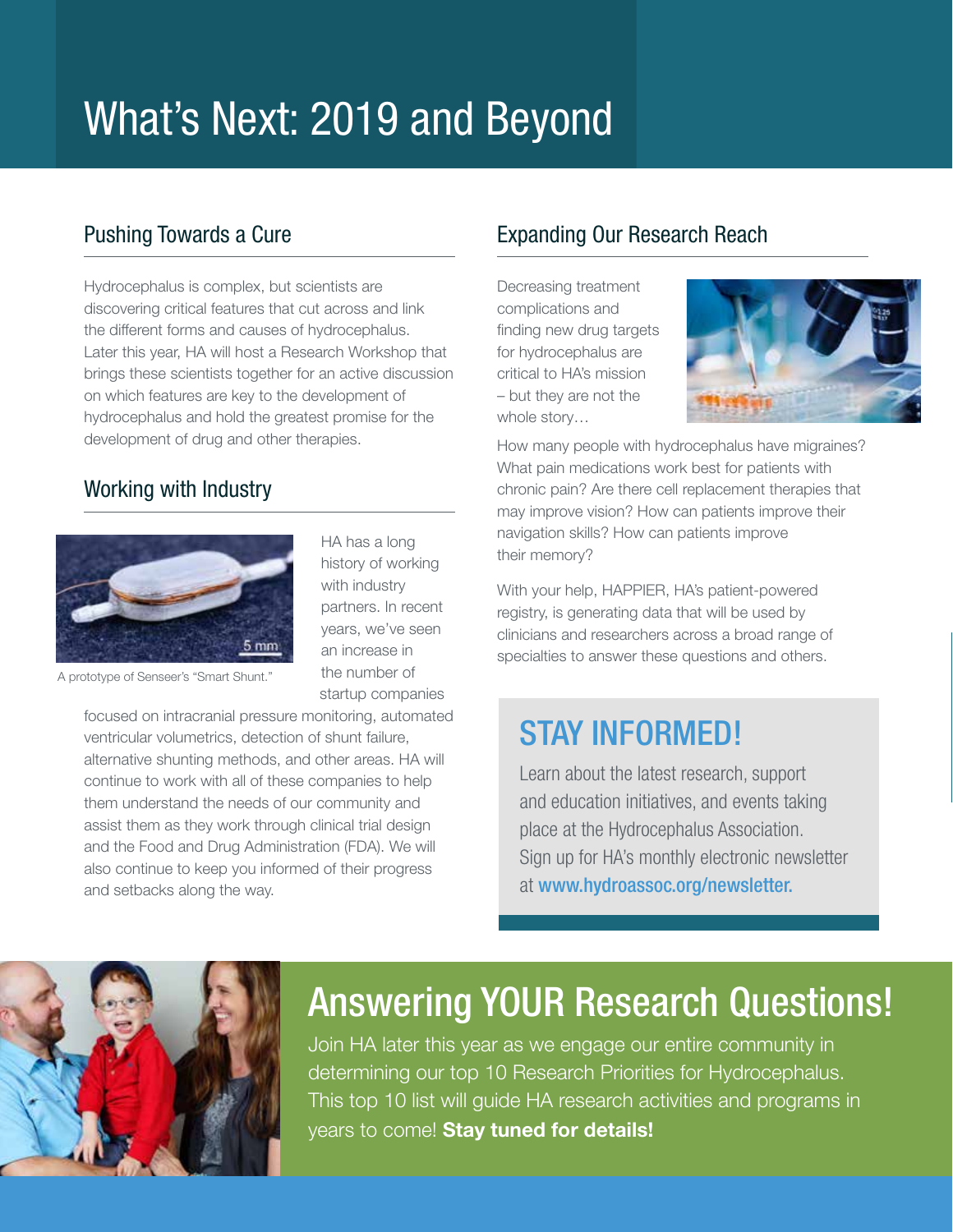

4340 East West Highway, Suite 905 Bethesda, Maryland 20814-4447

# 10 Years of High Impact Research Making Your Donations Go Further

ADDITIONAL GRANTS **\$9.6M**

HA INVESTMENT

In 10 years, HA researchers and research networks have turned our \$9.6M investment into over \$32M in

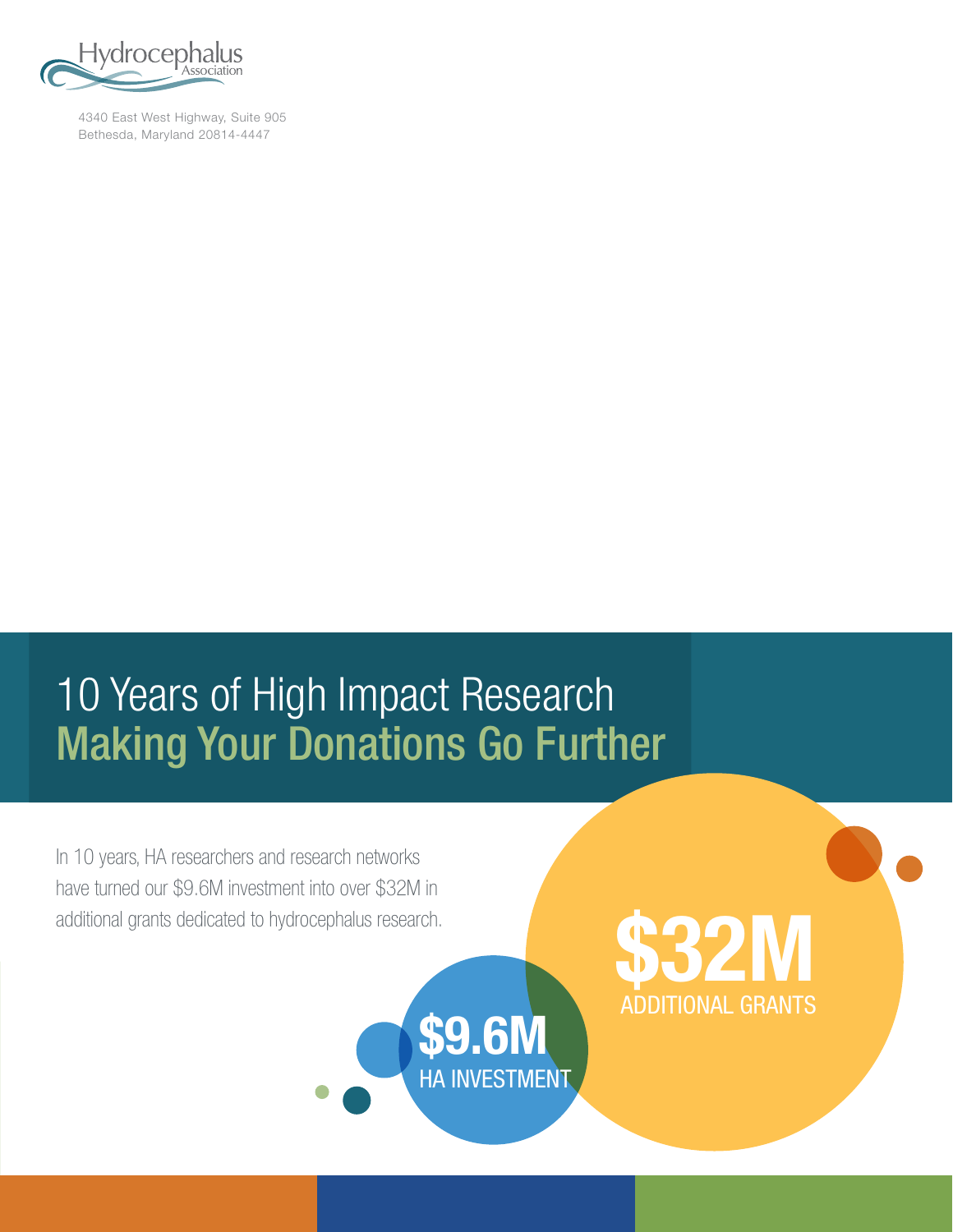

## Accelerating Research -10 Years of Impact

Hydrocephalus Association Research Update Fall 2019

**\$32**

**MILLION** 

## 10 Years of Funding High-Quality, High-Impact Research

Since the start of our Research Initiative in 2009, the Hydrocephalus Association has focused on funding high-quality, high-impact research and building the hydrocephalus research community. Over the past 10 years, our impact can be seen throughout the hydrocephalus research landscape. **\$9.6** MILLION

### Since the start of our Research Initiative in 2009, HA has:

- ▶ Spent over \$9.6M on our Research Program
- ▶ Awarded 36 Grants
- ▶ Sponsored 6 Research Workshops
- ▶ Supported 3 Research Networks & 2 Biobanks
- Developed the 1st Hydrocephalus Patient-Powered Registry

### HA-funded Grantees and Clinical Networks have gone on to:

- ▶ Publish 69 Peer-Reviewed Studies
- ▶ Secure over \$32M in Additional **Grants**
- **Decrease Shunt Infection Rates by** 36%
- **Test 7 Preclinical Drug Therapies**
- ▶ Obtain 1 New Patent for a Drug **Target**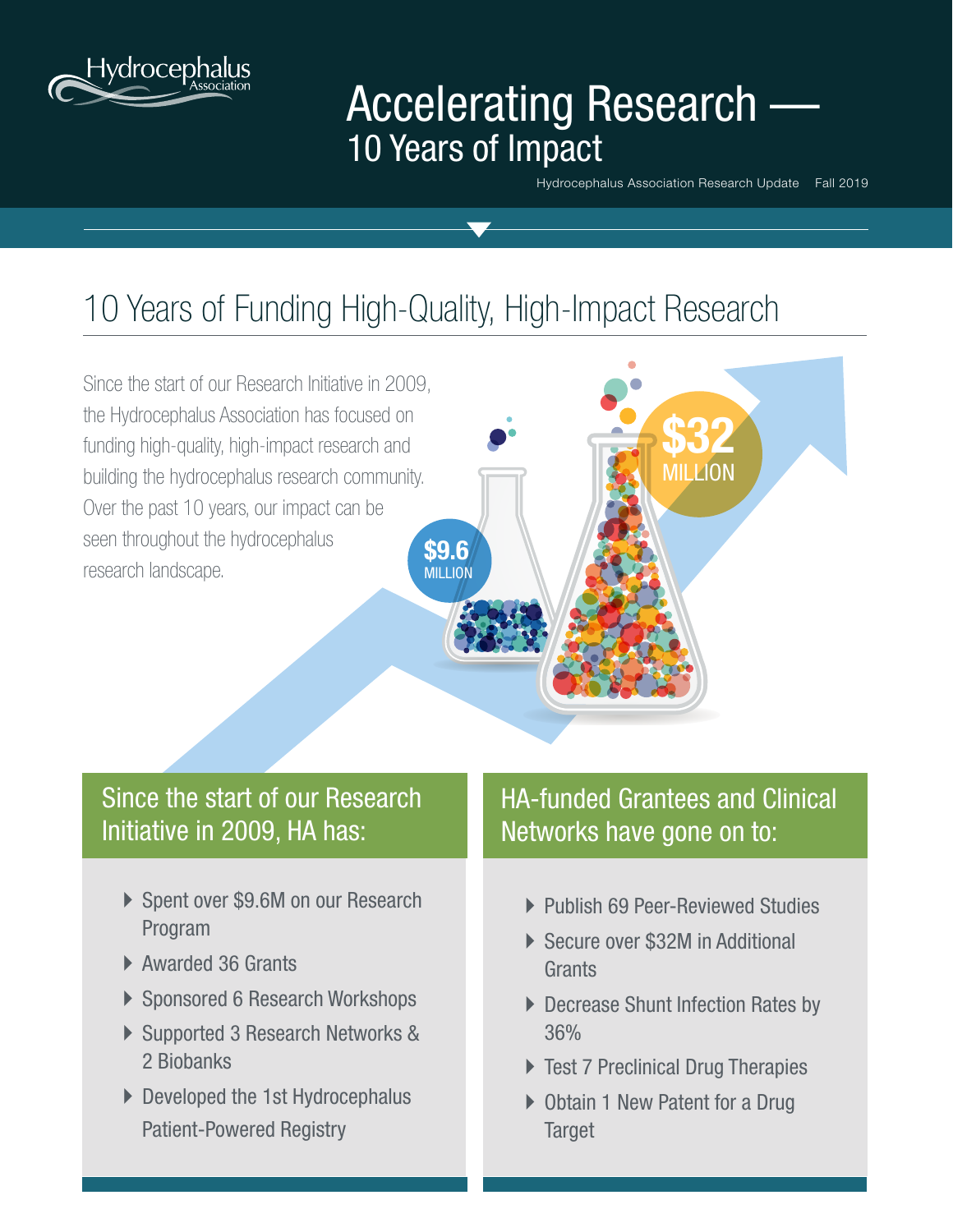# Orange County Families Unite to Fund a Cure



Heather Kluter's daughter Eva was born 9 weeks prematurely due to an intestinal twist. After one month in the NICU, doctors discovered that she had developed hydrocephalus.

"We struggled so much those first few years, as doctors painted a bleak picture of her future, filled with developmental challenges and the possibility of being in the hospital more than she was out. It was scary and

depressing," Heather explained. Since then, Eva has had three brain surgeries and five additional surgeries due to related complications. She is now 10 years old, thriving and celebrating life to the fullest.

Throughout Eva's journey, the Kluter family has been actively involved with the Hydrocephalus Association, raising nearly \$140,000 for HA's research, support and education programs. Whether it was through their "Trick or Treat" fundraiser or "Dare to Donate," where people were asked to perform a challenge in exchange for a donation, the Kluters were always raising money for a cure. Some dares included recreating the lift scene in Dirty Dancing at the mall or stuffing marshmallows in your mouth one by one, while trying to say hy-dro-ceph-a-lus.

In 2019, Heather was introduced to Erin and Pieter Berger, who also reside in Orange County, CA. The Berger's first child, Seamus (Shea), was diagnosed with hydrocephalus two months after birth and shunted. "We were terrified. We did not know much of anything about hydrocephalus, let alone the treatment options available for our Shea. Fortunately, we were blessed to have a preeminent neurosurgeon at Children's Hospital of Orange County (CHOC), Michael Muhonen, MD, only a

couple blocks from our home. We knew Shea was in the best care, but we had no idea how a condition could exist where the only treatment option requires brain surgery," Erin said.

Now, four years after Shea's diagnosis, the Bergers have joined forces with the Kluters to launch HA's inaugural Orange County WALK to End Hydrocephalus. The Bergers are passionate about HA's mission to find a cure and are excited to support HA's efforts.

"Hydrocephalus is personal to us and we are devoted to promoting a cure; if a cure is not in sight at this time, then we are going to work toward better treatment options. This is why research is crucial to our daily lives. We look forward to the day we can troubleshoot a potential shunt malfunction in the comfort of our home, ultimately avoiding another brain surgery. We look forward to removing limitations on our family activities. We look forward to allowing a virus or the flu to simply be that instead of shunt failure. We look forward to the day we do not think about Shea's shunt," Erin and Pieter said.

As co-chairs of the Orange County WALK, Erin Berger

and Heather Kluter are making HA WALK history, surpassing the event's initial fundraising goal six weeks before the WALK. It's thanks to the Bergers and the Kluters, and the other amazing volunteers leading 44 HA WALKs across the country, that we know we will find a cure one day!

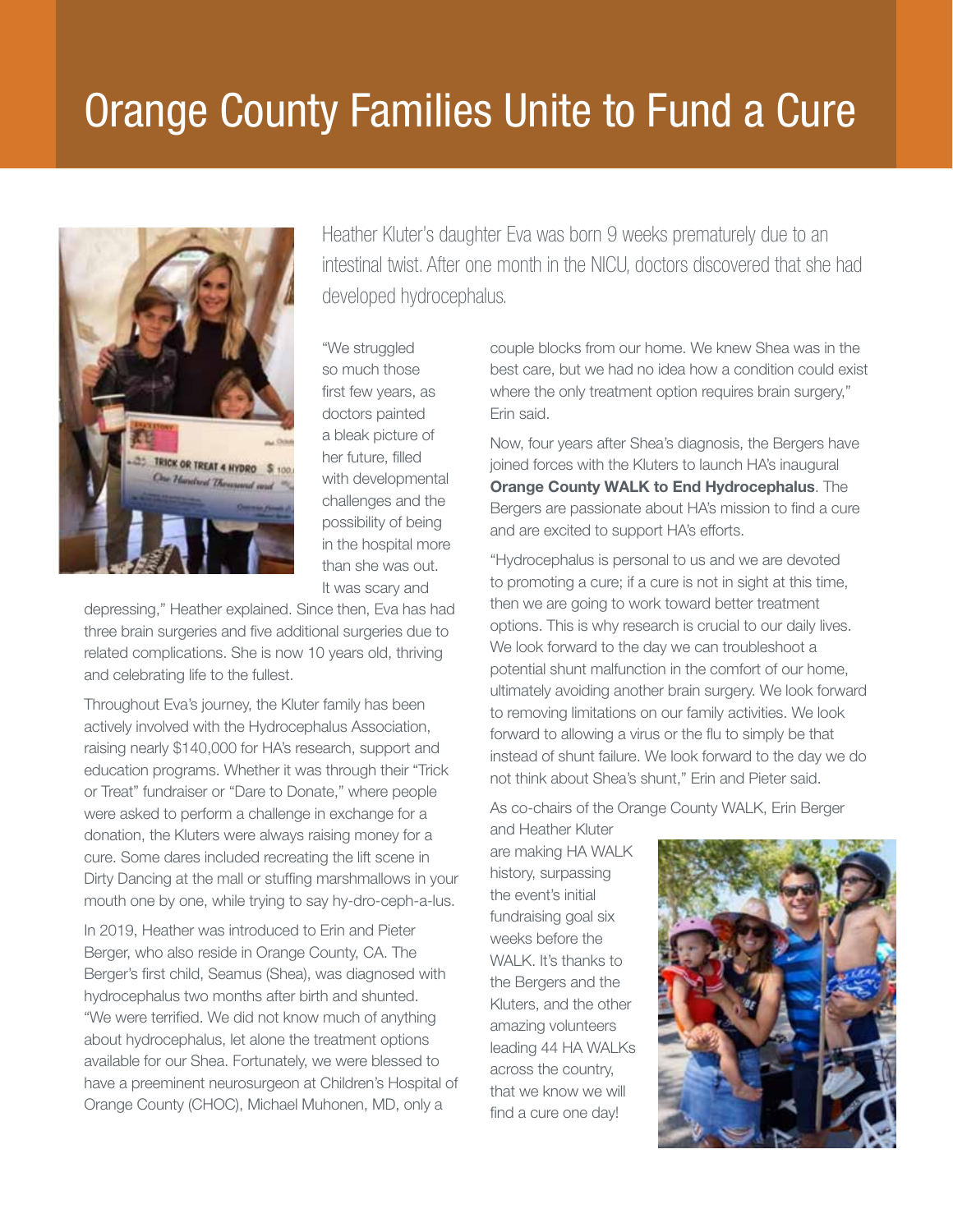# Get HAPPIER!

## Be a Part of Research – Get HAPPIER!

The HA Patient-Powered Interactive Engagement Registry (HAPPIER) is an online database created to bring the patient perspective to hydrocephalus research. HAPPIER collects information on the treatment and symptoms, health, and quality of life of people living with hydrocephalus.



### The data will be used in three ways:

- 1) To help HA improve our research, advocacy, support, and education efforts.
- 2) To provide researchers with data to conduct research projects.
- 3) To identify patients that are eligible to participate in future clinical trials.

HAPPIER is a part of the larger HA Research Network that is working together to improve outcomes, find new treatments, and develop ways to prevent hydrocephalus all together. With the HA Network for Discovery Science (HANDS), Hydrocephalus Clinical Research Network (HCRN), and the Adult HCRN (AHCRN), HAPPIER will help accelerate hydrocephalus research by providing patient-generated and patient-centered data to the research community.

### Join the over 550 HAPPIER participants today at hydroassoc.org/happier!